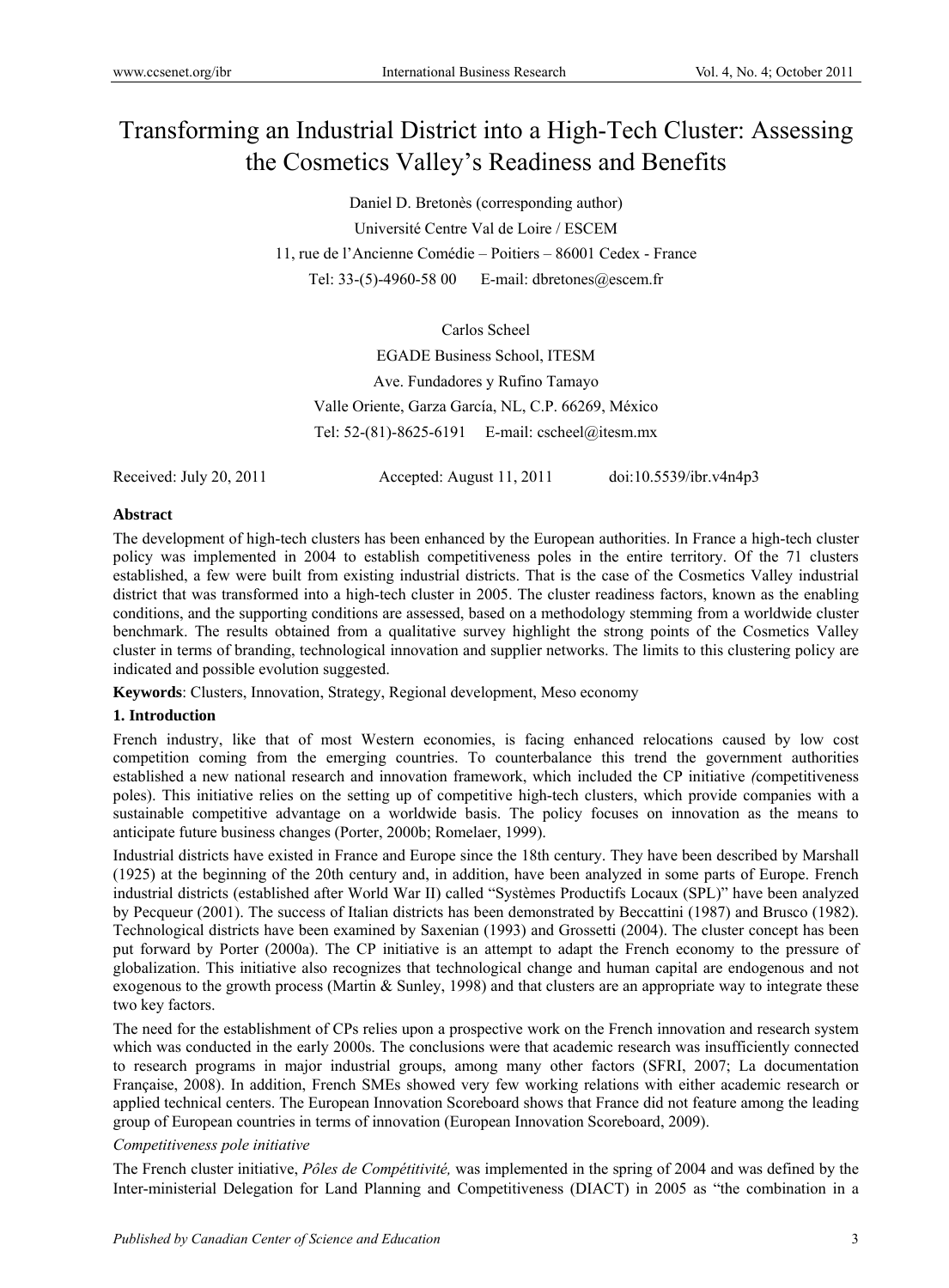given geographic space of firms, training institutions and public or private research centers engaged in generating synergies to execute shared innovative projects". On the same track, the partnerships may be organized toward a market or a scientific and technological domain. The competitiveness poles have grown out of two concepts, the place inherited from the industrial district, and the innovative high-tech cluster (Aliouat, 2010). A national tender was issued in 2004 and, by the end of 2005, 67 clusters had been created (Cohen, 2007). This number rose to 71 clusters by early 2007 (Kierzenkowski, 2009). These clusters or CPs were covering all industrial fields, from agro business to manufacturing and service sectors, with a strong focus on R&D and innovation. SMEs represented 70 % of the companies involved in these clusters.

The survey conducted during the spring of 2008 by the French Business Confederation (MEDEF, 2008) to discover company points of view on the implementation of the initiative was sent to the 71 CPs. There was a response rate of 49%, with 35 questionnaires sent back. Information was based on statistics, on the one hand, and text on the other, including spontaneous proposals. The methodology of this survey was based on the analysis of CPs companies according to their profile. The outcome of this survey indicates why members want to join the CPs and defines the main inhibitors to the clustering strategy. It also shows the possible improvements which have to be implemented (Bretones & Scheel, 2011).

### *Cosmetics Valley cluster assessment*

The authors have been assessing cluster readiness and the benefits of the CPs initiative in the Cosmetics Valley cluster. The method used relies upon the appraisal of the Cosmetics Valley's cluster enabling and supporting conditions. Each of these two subsets is assessed according to specific metrics; the enabling conditions (market conditions, regional attractiveness, industrial competitive enablers, business environment enablers) and the supporting conditions (infrastructural drivers, economic and financial enablers, public policy and legal enablers, social and cultural environments). Results are shown in a graphic format and allow formulation of possible improvements dealing with the Cosmetics Valley development scenarios.

## **2. The Cosmetics Valley Cluster**

The Cosmetics Valley competitiveness pole promotes the development of the perfume and the cosmetics industries. The informal company networks existing prior to the Cosmetics Valley are shown. This industry represented a turnover of 16.3 billion  $\epsilon$  in 2007 in France, of which over 50% corresponds to exports. Different features of the Cosmetics Valley's revitalization, turning it into a high-tech cluster, are described and assessed. Currently, the Cosmetics Valley is clustering 229 companies with a turnover of 9 billion €. Of the Cosmetics Valley companies, 75% are SMEs. With more than 10,000 jobs generated these SMEs represent 35% of the total cluster employment . **INSERT FIGURE I HERE.**

## *2.1. The inception*

The origin of the Cosmetics Valley (Figure 2) dates back to the 1970s when the perfumer Fabergé made the decision to locate the company's R&D teams and manufacturing plant near the city of Chartres in the Eure-et-Loir department (100 km from Paris) in 1975. This relocation was to be followed by others, such as Lancaster and Guerlain. This was understood by industrialists as a strong signal to decentralize companies located quite close to Paris. Most leading companies in the field of cosmetics and perfumery follow this example and establish their plants around Chartres or in the neighboring departments. An informal cosmetics network was being created, relying on the actors' reputation.

In the 1980s, the Eure-et-Loir department development agency (Codel) realized that additional development related to these cosmetics industries was possible. The Codel manager informed the local authorities and acted as a boundary spanner to promote the cosmetics industry (Ansel, 2005). Meanwhile, many SMEs were set up to provide the industrial groups located in this area with adequate services. The number of companies relocating in the area increased; however, contact among them was broadly informal. The local boundary spanner tried to apply new business practices he had learned a few years earlier in Italian industrial districts. He set up a cosmetics association in 1994 which facilitated cooperation among members. Informal relations were being transformed and institutionalized. This directly affected the companies' mutual relationships. The goal was also to enhance the bargaining power of the SMEs with the big industrial cosmetics groups.

## *2.2. The industrial district era*

A leading personality of the industry accepted the position of president of the association in order to make it grow. New communication relying on the luxury industry was then promoted within France and in international cosmetics fairs. The reinforcement of links between members established a common identity process. In 2000, the association obtained the status of an SPL (French industrial districts) from government authorities, and it was baptized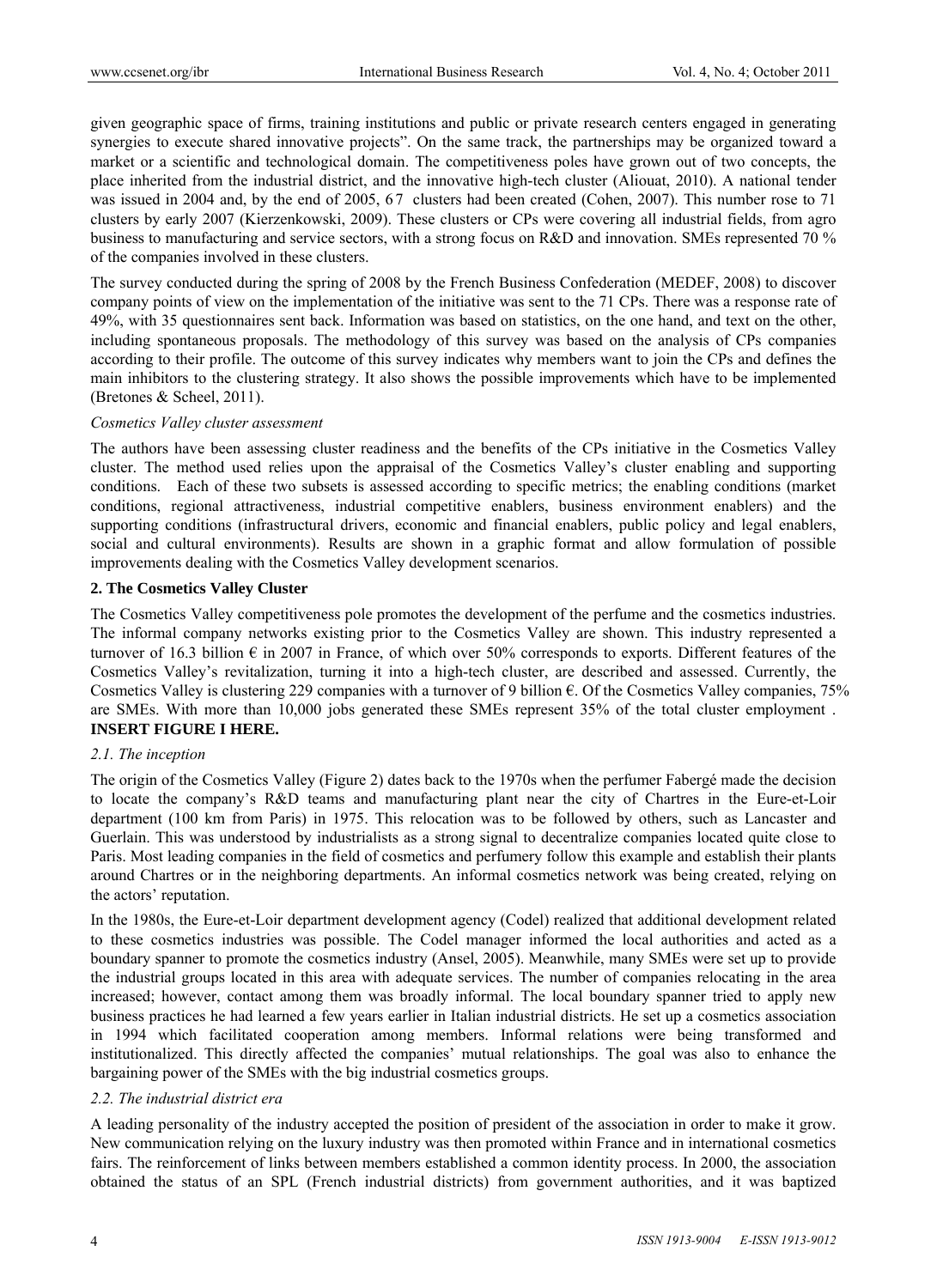"Cosmetics Valley", name widely used in international fairs. At this stage of development, the Cosmetics Valley industrial district was concentrated in the "Eure-et-Loir" department. This branding strategy started to have an impact on Asian companies, such as Shiseido and Pacific Creation, which settled there to join the industrial district. Local authorities enhanced their support for the cosmetics district, which strengthened its institutional identity.

## *2.3. The competitiveness pole status*

The restricted area of the Cosmetics Valley appeared nonetheless to be a limiting factor, as few big companies were established in the neighboring territories. Geographic extension was the next step to continue expanding and promoting the Cosmetics Valley. In addition, district orientation had been focusing mainly on the relations among members and had very little connection with training centers and academic research. The Cosmetics Valley participated in the call for national competitiveness projects in 2004 and was recognized as a competitiveness pole in 2005, as shown in Figures 2 and 3. By then it covered an extended geographical area which included three administrative regions and seven departments. In 2011 it brought together 229 companies (Figure 1) and 1000 scientists working in the field of cosmetics and related sciences. The CPs status allows the Cosmetics Valley to fund its innovative projects in specific local and national budgets. The industrial district focused mainly on industrial relations now aims to organize training programs. It also sets up tight links with academic research. The goal aimed at articulating competencies with research has been reached. This move from an industrial district to a competitiveness pole has been described (Ansel, 2005). The development of efficient relationships with the academic community is another challenge. For this purpose a Cosmetics Campus has being established including all the pole's university components. Six universities specialized in R& D in the fields of cosmetics and perfumeries have been joining the Cosmetics Valley. The final goal for the Cosmetics Valley is to be described and known as a world resource center for the cosmetics industry. The four types of agents--lead firms, followers, subcontractors and infrastructures suppliers--are present in this Cosmetics Valley cluster (Albino & al, 2005).

## **INSERT Figures 2 & 3 HERE**

## *2.4. R & D project qualifying*

One the missions assigned to the pole is qualifying the many projects submitted for funding. Since 2006 a 100 million  $\epsilon$  have been invested in R&D and 62 projects qualified by the pole assessment committee. Sixty four laboratories and 103 companies are engaged in those projects, the majority of which are collaborative. Organizationally, two or three partners are involved per project on average, with a maximum of eight partners per project. These projects demonstrate that the association between private companies and public organizations varies, as do partners configurations: private/ private or private/ public and public/public. The Metflac project depicted here illustrates the benefits created by the enhancement of relations between R&D laboratories and companies.

## *2.5*. *The technology leverage: A marriage between the latest plasma technology and the decorative arts*

The Metflac project is the result of a partnership between an innovative SME from Cosmetics Valley, "DB Technique", and GREMI (Groupe de recherches sur l'énergétique des milieux ionisés), a research laboratory at the University of Orléans specializing in plasma. DB Technique, located in Cosmetics Valley, is a specialist in high-class industrial marking on any medium, For almost 20 years, this SME has demonstrated its mastery of printing processes (screen printing, flexography, digital and transfer printing), providing unique solutions adapted to the needs of a demanding customer base. This base is made up of major cosmetics companies like Shiseido, Chanel, Dior and Guerlain, but also includes pharmaceutical and automotive companies.

On the face of it, there is no link between cosmetics and plasma. However, thanks to the Cosmetics Valley cluster, these two organizations have been able to work together since 2007 on an innovative project involving the metallization of glass bottles intended for use as perfume packaging by plasma spraying.

In partnership with GREMI, this SME has developed a spray process for metalizing complex glass bottle shapes destined for the major perfume brands. The company has filed a patent, as there is keen interest from the great names in the cosmetics industry. This project adds dynamism to the industrial applications already mastered by the company and is a new springboard for it. The company participates in the restructuring of the inter-firm networks and the carrying out of specific processes to govern the innovative process (Carbonara, 2004).

## 2.5.1. From aesthetics to the adhesion of films on bottles

In the field of cosmetics packaging, where innovation plays an essential role, plasma-deposited metallic films have many applications. Such is the case with the decoration of perfume bottles, where the search for new techniques is always of current interest. In this project, the feasibility of depositing decorative metallic layers on glass containers by plasma was studied. In addition to the aesthetic aspect linked to combining alloys of different metals, it was necessary to study the adhesion of these films to the substrate and also their durability in aggressive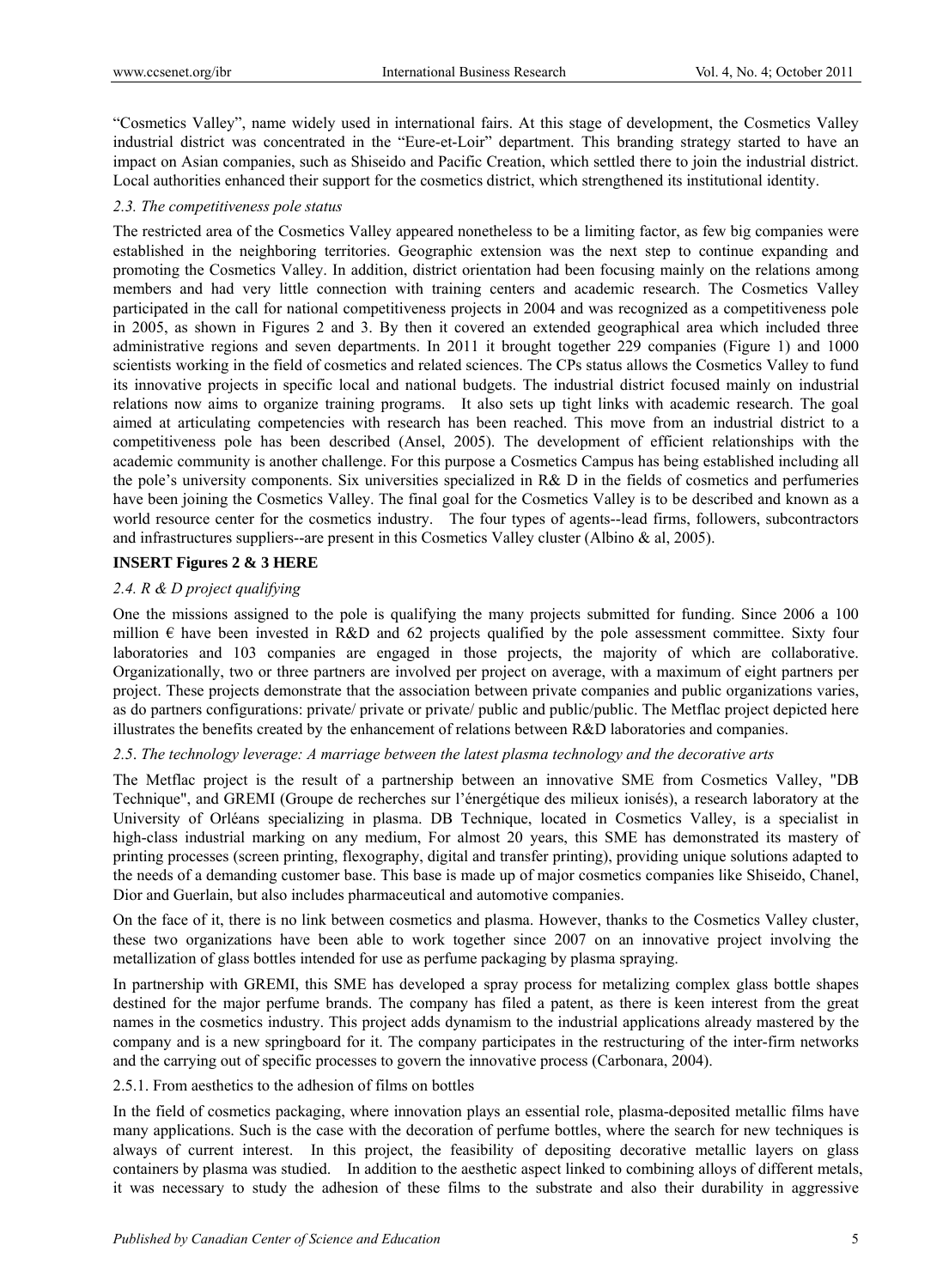environments. For the purely decorative aspect, five colors and two shades were produced, ranging from various shades of silver to gold, via the orange color of copper. In some cases it was possible to achieve a semi-transparent deposition. Using masks, it was possible to achieve deposition effects, such as stripes, for example, on bottles. Extensive work was done to perfect the properties of these coatings in terms of their adhesion and wearing properties under conditions of use. A multi-stage protocol was arrived at, so that the metallic coatings would adhere well to glass. This alliance between high technology and aesthetics gives rise to a new dimension in glass bottles with the added commercial advantage of color and contour effects, which makes the bottles more attractive and alluring. This illustrates that industries with clustering dynamics show a high degree of local cooperation with suppliers and universities (Brenner, 2005).

## **3. Cluster Readiness**

The creation of competitiveness poles demands two main pullers if decision and policy makers, entrepreneurs and businessmen are to be convinced that the idea is viable and will bring about an outstanding economic, social and environmental benefit for the region. The first puller is the cluster-readiness of the region. The second is the determination of the real benefits of the pole for all the regional stakeholders. The parameters for cluster readiness assessment have been extracted from multiple cases of clustering in different countries (Argentina, Colombia, Ecuador, Mexico, New Zealand, etc.) and several industries (leather, software, flower growing, health, textiles, food, construction, etc.) where the Compstrac©Methodology has been used. Most parameters have been validated by experts in clustering strategies and by the application cases themselves. They are documented in the project reports and in the papers by: Scheel, C. & Pineda, L., (2011), Scheel, C..& Ross, C. (2007), Scheel, C.& Gomez, G., (2007).

## *3.1. C-Readiness*

Cluster readiness is the degree to which a community and its industrial sector are prepared to participate in world-class competitive arenas and to perform as an industrial cluster (not as individual companies, corporations or simple production chains). The main condition needed to incubate and sustain a cluster operation is the capacity to associate the valuable capabilities of its components, necessary to keep an emerging value generation among all the cluster affiliates.

What is measured here is the capacity for association, synchronicity and coordination (complementariness and commonality (Note 1)) of all core capabilities among producers of wealth and their complements, to work as a whole systemic unit in a well-connected networked world. Based on successful worldwide clusters, several case studies in the literature, and extensive experiences of the authors, eight categories have been defined that, in general, assess the clustering readiness of a region. The clustering factors are divided into two groups: a first set of basic conditions that must exist to have a world-class performing pole of competitiveness, and a second group of factors that are the enabling conditions that support the main drivers.

The primary enabling conditions are the following: market conditions necessary to induce cluster integration, regional attractiveness enablers, industrial competitiveness enablers, entrepreneurial productivity and business environment enablers. The supporting conditions include: structural drivers (connectivity, physical and technology infrastructure) for clustering stakeholders, economic conditions and financial enablers that support world-class clusters, public policy and legal enablers for effective clustering, and social and cultural environments that leverage the clustering process.

## **INSERT TABLE 1 HERE.**

### *3.2. Cosmetics industry international best practices*

The best practices in the cosmetics and perfume industry have been analyzed from a few industry surveys. This sector is fully international and major groups coming from the Triad (North America, Europe, and Asia) are competing for worldwide market shares.

| <b>Primary enabling</b><br>conditions                           | Best Practices of the Conditions that determine the Industry                                                                                                                                                                                                                                                                                                                                                                                                                                                                                                                                                                                                                                                                                                                                                                                                                                                                                                                                                                                                                                                                                                                                                                                        |
|-----------------------------------------------------------------|-----------------------------------------------------------------------------------------------------------------------------------------------------------------------------------------------------------------------------------------------------------------------------------------------------------------------------------------------------------------------------------------------------------------------------------------------------------------------------------------------------------------------------------------------------------------------------------------------------------------------------------------------------------------------------------------------------------------------------------------------------------------------------------------------------------------------------------------------------------------------------------------------------------------------------------------------------------------------------------------------------------------------------------------------------------------------------------------------------------------------------------------------------------------------------------------------------------------------------------------------------|
| Market conditions<br>necessary to induce<br>cluster integration | The European personal products market generated total revenues of \$152.6 billion in 2009,<br>$\circ$<br>representing a compound annual growth rate (CAGR) of 3.3% for the period spanning 2005-2009.<br>The European personal products market has the presence of leading players like L'Oreal, Procter & Gamble Company and<br>Johnson & Johnson. Supermarkets and hypermarkets are the main buyers in many countries and generally exert strong buyer<br>power, especially if they are large chains. The fact that manufacturers of personal products are able to source some of their raw<br>material inputs from only a relatively small number of suppliers suggests that supplier power is boosted. The existence of some<br>strong brands and the scale economies associated with the necessary high-volume production facilities prevent the threat of new<br>entrants from becoming a significant factor. Rivalry is intensified by high fixed costs and exit barriers.<br>Despite the fact that the BRICs will continue to perform well, some countries are becoming saturated by major global brands<br>that already have a strong foothold in these regions. Up-and-coming so-called 'frontier markets' (term that describe the equity |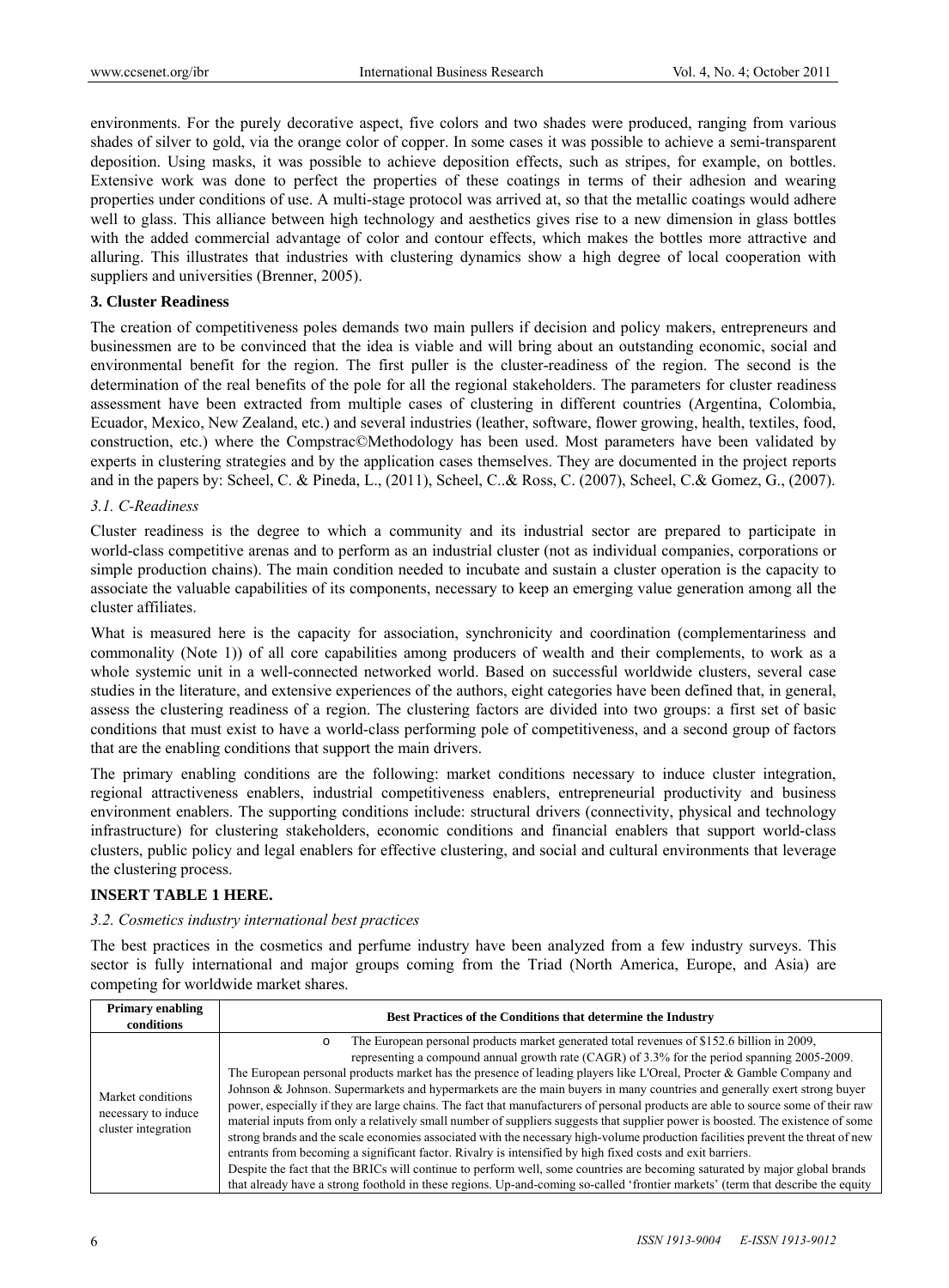|                            | markets of the smaller and less accessible, but still "investable", countries of the developing world) will be increasingly                                                                                   |
|----------------------------|---------------------------------------------------------------------------------------------------------------------------------------------------------------------------------------------------------------|
|                            | attractive for manufacturers looking to tap into as yet underdeveloped markets.                                                                                                                               |
|                            | The breakdown of the world cosmetics and perfume market according to a L'Oréal estimate in 2007 shows the following ratios;                                                                                   |
|                            | skin care (32%), make up (17%), perfumes (12%), hair products (27%), toiletries (12%).                                                                                                                        |
|                            | The performance of the market is forecasted to decelerate, with an anticipated CAGR of 2.9% for the five-year period                                                                                          |
|                            | 2009-2014, which is expected to lead the market to a value of \$176.1 billion by the end of 2014. Comparatively, the German and                                                                               |
|                            | UK markets will grow with CAGRs of 1% and 2.8% respectively, over the same period, to reach respective values of \$29.6                                                                                       |
|                            | billion and \$21.2 billion in 2014.                                                                                                                                                                           |
|                            | The cosmetics segment recorded revenues of \$22.6 billion in FY2009, a decrease of 0.6% as compared<br>$\circ$                                                                                                |
|                            | to 2008. The decline in the revenues was primarily due to declining sales of the products in the Western                                                                                                      |
|                            | Europe, Latin America and Eastern Europe.                                                                                                                                                                     |
|                            | OTC healthcare is the largest segment of the personal products market in Europe, accounting for 26.2%<br>$\circ$                                                                                              |
| Regional                   | of the market's total value.                                                                                                                                                                                  |
| attractiveness             | Germany continued to be the most lucrative cosmetics, toiletry and perfume market in Europe, with<br>$\circ$                                                                                                  |
| enablers                   | value sales approaching $E13$ billion. The market clocked another year of positive growth in 2008 with a                                                                                                      |
|                            | 2% value increase from 2007, and positive growth was seen across most categories. Rising disposable                                                                                                           |
|                            | income ensured positive performance for the overall market.                                                                                                                                                   |
|                            | In 2008, the UK enjoyed one of the fastest growth rates among the five key European countries, with<br>$\circ$                                                                                                |
|                            | cosmetics sales showing great resilience in the face of economic downturn. Growth of premium                                                                                                                  |
|                            | products was a key driver of overall sales.                                                                                                                                                                   |
|                            | Fragrances saw the most impressive growth, increasing by 11% in 2008. In line with the trend for<br>$\circ$                                                                                                   |
|                            | premium goods, fine fragrances performed best with double digit growth, helped by a number of                                                                                                                 |
|                            | successful launches.                                                                                                                                                                                          |
|                            | Scandinavian countries continued to post some of the strongest growth in Western Europe, despite the<br>$\circ$                                                                                               |
|                            | maturity of cosmetics and toiletries. Decorative cosmetics were the best performing sector, going up by                                                                                                       |
|                            | 9.2% in value terms in Denmark and 6.1% in Norway. Younger consumers are highly driven by the                                                                                                                 |
|                            | latest fashion trends and always look for the latest emerging brand in decorative trends, including eye<br>make-up, where big eye lashes were the order of the day.                                           |
|                            | The new EU markets are Bulgaria, Cyprus, the Czech Republic, Estonia, Hungary, Latvia, Lithuania,                                                                                                             |
|                            | $\circ$                                                                                                                                                                                                       |
|                            | Malta, Poland, Romania, Slovakia and Slovenia. The largest market for cosmetics, toiletry and perfume<br>products was Poland. Sales in Poland were almost three times higher than Romania, the second largest |
|                            | market, while the Czech Republic is in third place.                                                                                                                                                           |
| Industrial                 | The European personal products market is highly fragmented, with three top players accounting for 26.1% of the total market                                                                                   |
| competitiveness            | value.                                                                                                                                                                                                        |
| enablers                   | Germany accounts for 18.5% of the European personal products market value.                                                                                                                                    |
|                            | L'Oreal is the leading player in the European personal products market, generating a 10.5% share of the market's value.                                                                                       |
|                            | Procter & Gamble Company accounts for a further 10.4% of the market.                                                                                                                                          |
|                            | The distribution strategy varies according to the perfume and cosmetics brand positioning, from exclusive distribution by                                                                                     |
|                            | geographical territory to selective distribution and multi-channel distribution.                                                                                                                              |
|                            | The existence of some strong brands and the scale economies associated with the necessary high-volume production facilities                                                                                   |
|                            | prevent the threat of new entrants from becoming a significant factor. Rivalry is intensified by high fixed costs and exit barriers.                                                                          |
|                            | Branding is an important way of maintaining end-user loyalty and, as a result, retailers are required to stock the more popular                                                                               |
|                            | brands, which reduces their bargaining strength and buyer power.                                                                                                                                              |
| Entrepreneurial            | With the exception of three groups (Estée Lauder, LVMH and Clarins), almost all of the leading perfume and cosmetics                                                                                          |
| productivity and           | companies act on the consumer segment. The margins generated by consumer products are indeed higher than those achieved                                                                                       |
| business enablers          | by premium care. In addition, professional luxury care and dermatological targets capture a narrower market and generate sales                                                                                |
|                            | volumes much smaller than consumer products.                                                                                                                                                                  |
| <b>Supportive enabling</b> |                                                                                                                                                                                                               |
| conditions                 | Best Practices of the Conditions that determine the Industry                                                                                                                                                  |
| Structural drivers         | Operating in a context of slowing demand in mature markets (Western Europe, North America, and Japan), although                                                                                               |
| (connectivity,             | competition in some routes has increased in recent years. To counter them, the global fragrance and cosmetics groups have                                                                                     |
| physical and               | expanded their distribution channels to other networks including dedicated circuits (L'Oreal, LVMH, Beiersdorf, etc.),                                                                                        |
| technology                 | e-commerce (Shiseido, L'Oréal, Coty, etc.), operated stores (Natura, LVMH, Shiseido, etc.) or direct sales (Avon and Natura).                                                                                 |
| infrastructures) for       | This diversification of marketing channels is more about the operators that are present on the high end because it allows them to                                                                             |
| clustering                 | control the flow of their products and their brand.                                                                                                                                                           |
| stakeholders               | Johnson & Johnson's research facilities are located in the U.S., Belgium, Brazil, Canada, China, France, Germany, India, Japan,                                                                               |
|                            | the Netherlands, Singapore and the UK. The company and its subsidiaries operate 147 manufacturing facilities.                                                                                                 |
|                            | Pharmacies/drugstores form the leading distribution channel in the European personal products market, accounting for a 33.7%                                                                                  |
|                            | share of the total market's value. Supermarkets/ hypermarkets account for a further 30.7% of the market.                                                                                                      |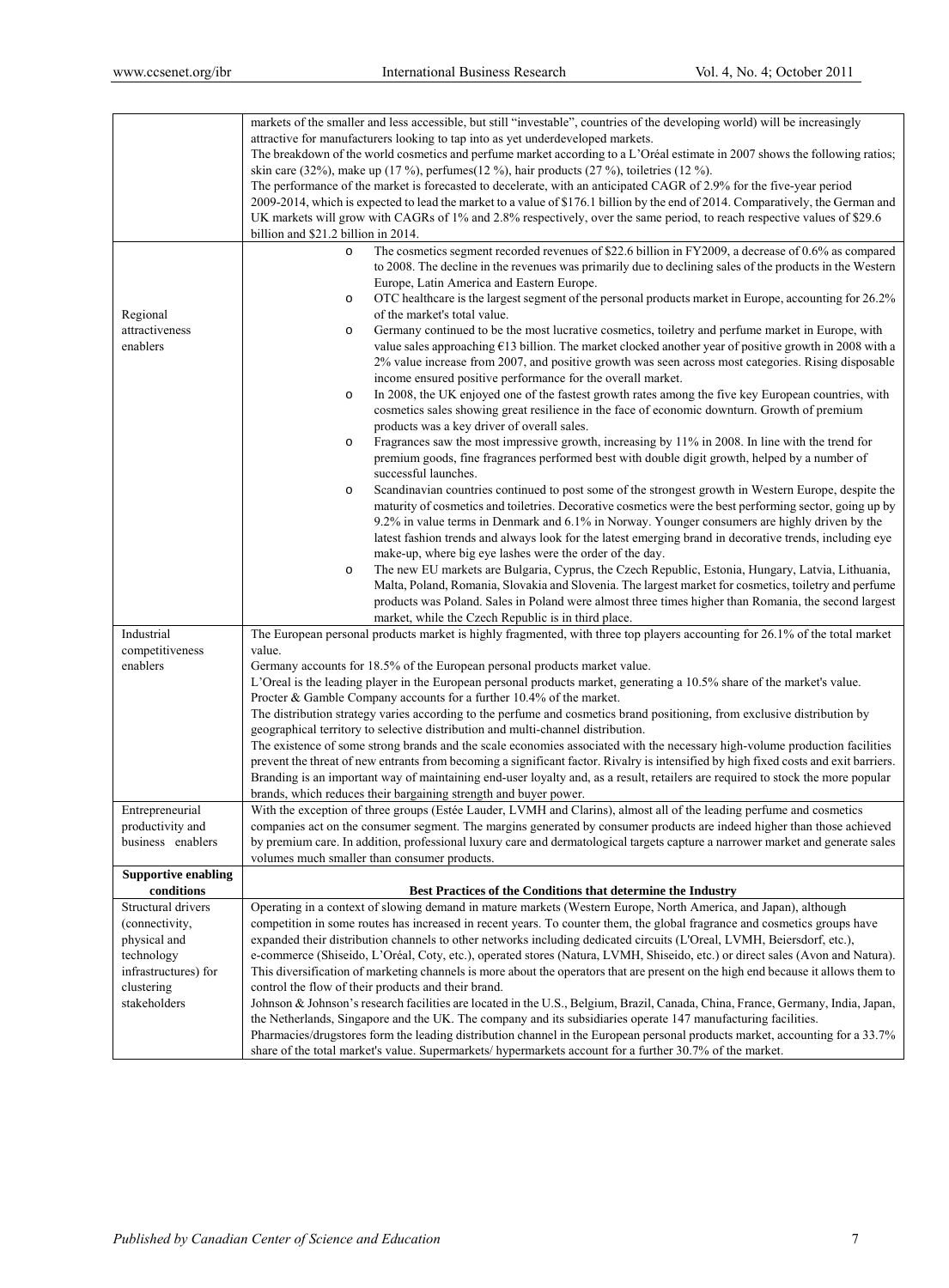

## *4.1 Qualitative survey*

In order to find if the region has the proper conditions to support the success of the cluster, a cluster readiness assessment has been developed, on the basis of a questionnaire integrating the primary enabling conditions and the supporting conditions (Scheel & and Pineda, 2011). These conditions integrated, for each key factor (Table 1), the specific sub-factors listed. These sub factors number 48 in the extended questionnaire, was submitted to seven executives belonging to the cluster administration. The texts obtained from the interviews were crossed with published data and information on the Cosmetics Valley. The analysis that is presented focuses on the key conditions profiling the Cosmetics Valley. The scores obtained for the 48 variables have been positioned on a scale ranging from 0 to 10 (maximum).

## *4.2. Primary enabling conditions*

The four primary macro-conditions described have to be fulfilled to promote a cluster's steady growth.

4.2.1 Market conditions necessary to induce cluster integration

The existence of both domestic and external markets in the region is a strong condition for most successful clusters. Access to a wide population and dynamic markets are clearly advantageous features of the cluster. The Cosmetics Valley production accounts for more than 70% of French industry exports and global market companies are present (Guerlain, L'Oréal, LVMH, Procter & Gamble, Shiseïdo). These companies rely on a significant number of first-second-third-tier suppliers. The region outsources services in Asia for packaging and is sourcing raw materials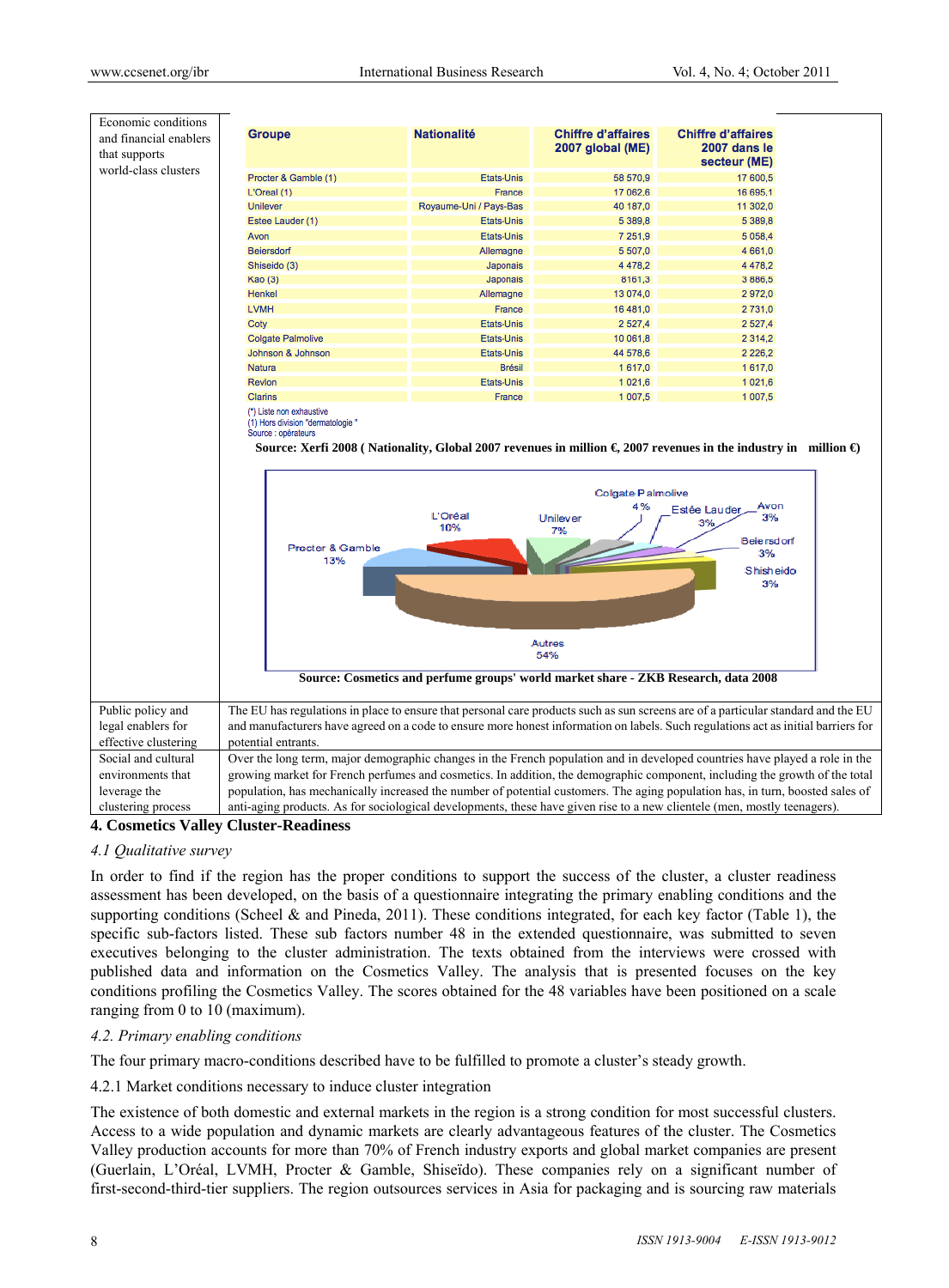in various parts of the world. The employees working in the Cosmetics Valley represent 25% of the French perfume and cosmetics industry jobs.

## **INSERT FIGURE 4 HERE.**

From the information above we can observe that most indicators show that the market conditions are favorable for cluster implementation. There is global branding, with access to domestic and international markets, and the demand may be outsourced, which promotes the presence of multiple suppliers in the region. The only factor that may deflect the current market demand is bargaining power; many brands have a strong bargaining power, as shown in Figure 4. In general, the market favors the implementation of a successful clustering in the region.

## 4.2.2 Regional attractiveness enablers

This section of the survey assesses the region's capacity to attract important components of the industrial sector. Anchor companies are established in the region, which provides attractive capabilities for foreign direct investors from Asia, Europe and the United States. Establishment of the pole in 2005 made it possible to set up close relations with universities and R & D labs. New technology-based companies are emerging and regional and public investment programs have been qualified by the cluster. However, venture capital is not sufficiently developed and most young high-tech companies rely on regional or national subsidies coupled with classic bank loans to support their growth.

## **INSERT FIGURE 5 HERE.**

The region has world-class players. It has the capacity for public and private funding for research and development, and there is an effective, although not officially established, regional innovation system to support the activities of the innovation chains. Nonetheless, the region has limited supporting linkages to support an associative culture, which must be improved to enhance the industrial sector supply chains. Also, the region must enhance its entrepreneurial programs as well as the business accelerators in order to promote new start-ups and the insertion of the local clusters into world-class production systems. In general, though, the region shows strong factors for becoming an attractive pole.

## 4.2.3 Industrial competitive enablers

Clusters can develop where the presence of key customers stimulates the development of effective industrial activities and competitive advantages among suppliers. The cosmetics cluster makes it easier to build alliances between complementary and supporting industries. The existing suppliers are linked to large corporations and show high productivity performance. There is an associative culture and alliances (inter- and intra-industry supply chains). The existing companies have technology enabling core competencies and world-class differentiators. There is a high rate of new products versus current ones. Products show mass customization and / or production in small lot sizes. These existing companies have to compete to maintain a worldwide reputation.

4.2.4 Entrepreneurial productivity and business environment enablers

Successful clusters will have many individuals with entrepreneurial spirit who are flexible and willing to try new ideas. They exploit new opportunities or technologies, bring innovation to the market place or take significant calculated risks. In the Cosmetics Valley leaders take responsibility for collective competitiveness by improving their business process structures. There is strong competition at the regional level and in R&D programs, some sponsored by governmental institutions. The number of innovations is increasing and is enhanced by the existing Regional Innovation System (RIS). The RIS anticipates an improved organization of the available competencies in the Cosmetics Valley. Skills would be positioned in specialized resource centers located throughout the area: ingredients, formulation, sensory aspects, olfaction, logistics, packaging and retailing.

## *4.3. Supporting conditions*

The groups of factors enabling conditions that support the main drivers of the basic clustering drivers are described.

## 4.3.1 Infrastructural drivers

The structural drivers are split into two large areas: soft (or smart) infrastructures, such as intelligence systems, software capabilities, knowledge-based systems, etc.; and hardware infrastructures, such as communication links and physical facilities.

Some firms linked to the clusters are able to build research consortia, like Coty, the world's largest fragrance company, or Puig, the Spanish Catalan leader in perfumes and cosmetics. The cluster affiliates benefit from access to modern transportation hubs either by road or railway, or by ship with Le Havre harbor. A number of potential suppliers (first- second- and third-tier ones) are located within a 100 km radius. The cluster's affiliates receive specific market, economic and competitive intelligence from the Cosmetics Valley services. They are informed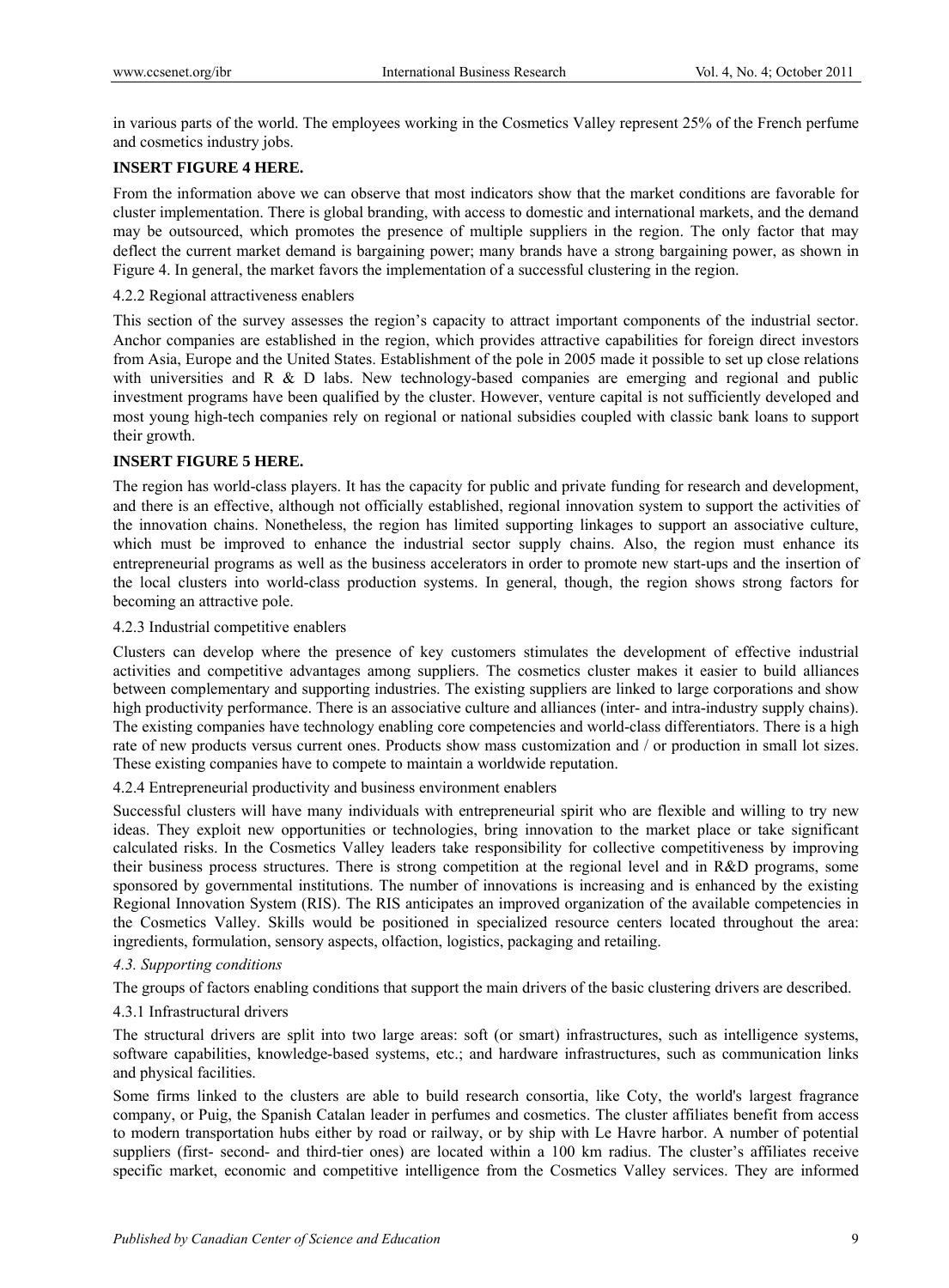about possible technology transfers. Universities are expanding incubators to nurture existing and future start-ups. The inter-firm network promoted internal relations at the expense of external involvement and constitutes the structural "embeddedness" (Simsek & al 2003) of the clustering infrastructure.

## **INSERT FIGURE 6 HERE.**

From the reported data, it can be observed that the region provides appropriate infrastructure to support the clustering strategy. In general, most factors need very little to become world-class drivers. Linked to the other enabling factors, the assembling of strong innovation chains (ideas from research centers to new start-ups) and value networks is a strategy that must be implemented to achieve a strong soft (smart) and physical infrastructure that can support the success of this industry in the region.

## 4.3.2. Economic and financial enablers

Revenues generated by the Cosmetics Valley affiliates (9 billion  $\epsilon$ ) represent 56% of the national perfume and cosmetics industry revenues (16 billion  $\epsilon$ ). Banks, such as the "Caisse d'Epargne (savings bank)" or the HSBC group, participate in the financing of SMEs. Venture capitalists are beginning to show interest in some of the Cosmetics Valley start-ups. The cosmetics pole attracts foreign direct investment from Europe, the United States and Asia. High risk investments in fundamental R& D projects are funded via dedicated governmental entities in the field of stem cell research or nanotechnologies.

## 4.3.3 Public policy and legal enablers

Cluster structures require special public policies, legal frameworks and government strategies to support coordination, commonality of goals and clear rules of association among all stakeholders. Local, regional and national government policies aligned to a common goal are required. In the Cosmetics Valley the rules for investment are clear and there are national government policies supporting the industrial strategies. Oligopolies exist in the industry, but the national anti-trust authorities have been imposing fines on them in accordance with the European administration. Access to specific funds is granted to companies willing to assemble genuine, successful cluster structures. The incentive policies to enhance technology transfer from universities and technology centers (public and private) exist, but need to be fostered. They participate in the recombination of local systems to generate or gain access to new capabilities in local development (Longhi, 2005). An improved alignment between government levels (departments, regional and national) and the communities located in the Cosmetics Valley would enhance the leverage created by these enablers.

## 4.3.4 Social and cultural environments

The cultural attitudes and practices in the clustering location are an important issue to be considered for achieving sustainable development. In the Cosmetics Valley there is a collective vision through the cluster branding and its presence in international fairs. There is also a culture of industrial association and alliance through the established suppliers' chains. Connections with the academic entities are recent, however, and need to be fostered.

## **INSERT FIG 7 HERE.**

In general, the enabling conditions (markets, attractiveness, competitiveness, productivity) and the supporting activities (infrastructure, economic and financial drivers, government policies and social and cultural environments) in the region are favorable for backing the success of the Cosmetics Valley.

## **5. Conclusions**

The Cosmetics Valley brand is promoted at international fairs and this contributes to a common, shared vision among the affiliates. The Cosmetics Valley cluster has been able to attract foreign direct investment and set up what is called (Pecqueur 2001) a meso-economy encompassing three administrative regions. In this meso- economy approach, the economic space constitutes "the analysis of the building dynamics of an inside compared to an outside (external to the cluster)"**.** This new territorial knowledge management emphasizes the concept of networking and relies upon the concepts of interactive learning and knowledge creation (Cappelin, 2003).

The cluster alignment process distinguishes three integrated layers; the intra-organizational layer and other institutions, the internal organization layer of projects and programs bringing together "value chain" organizational players and the layer of industrial and market clusters (Molina & al 2001). The existing alignment should be enhanced to provide superior leverage. Anchor companies from the Triad are attractive for many SMEs as suppliers' or partners in the clusters' projects. The existing supply chains are being reinforced with the extended Cosmetics Valley competitiveness pole that integrates three administrative regions. In the future these measures might improve the Cosmetics Valley global market share in the industry. The orientation towards specialized resource centers should promote a better evaluation of the skilled labor force. The Cosmetics Valley development shows the establishment of an informal association in the 1980s which has become an industrial district in the 2000s' and now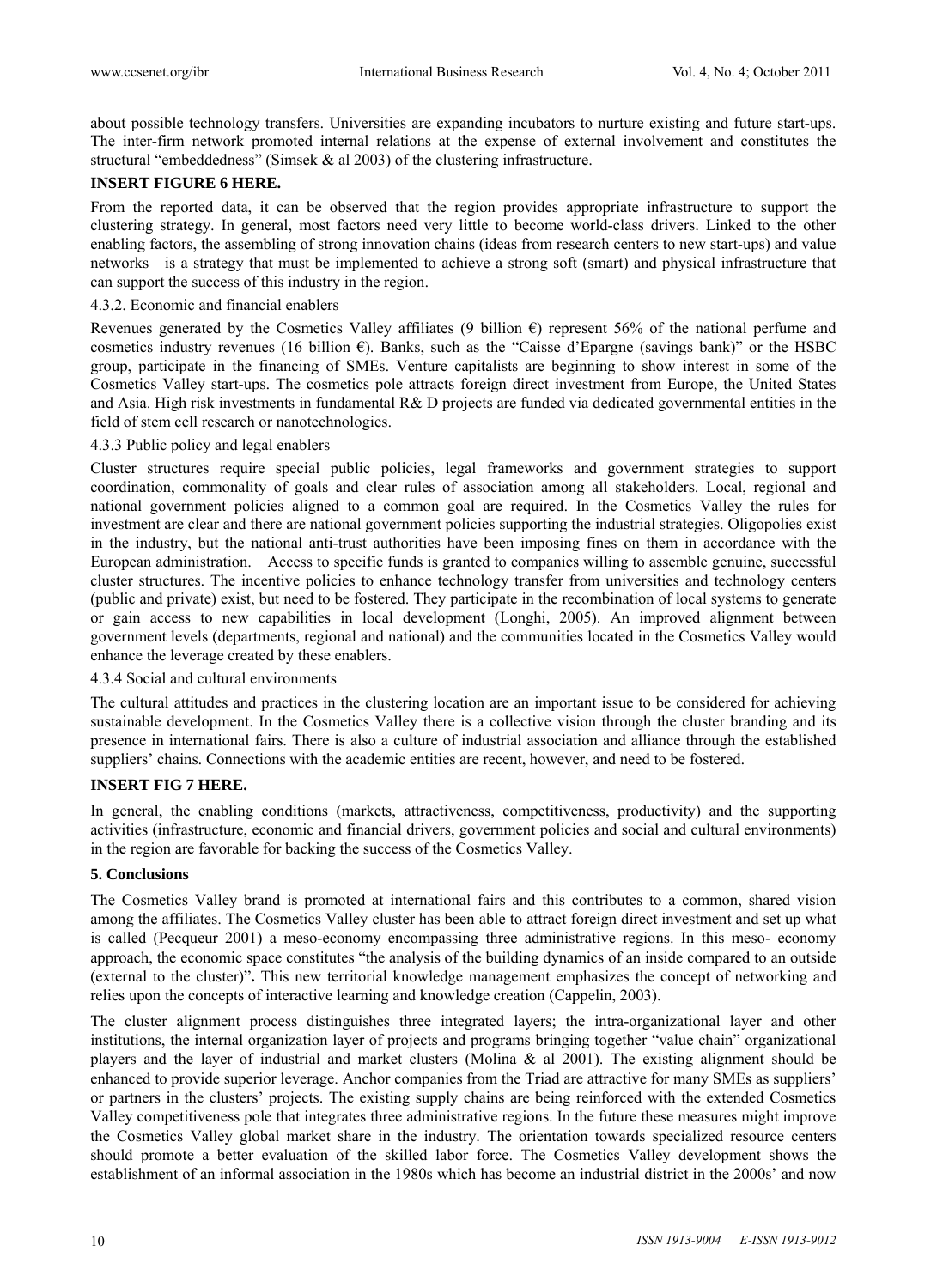displays some of the features characterizing high-tech clusters. The orientation towards globalization is likely to improve the Cosmetics Valley's performance in the long term. Considering the enabling factors to support the clustering strategies, we believe the region has the cluster-readiness to develop a successful high- tech cosmetics industry.

## **References**

Albino, V., Carbonara, N. & Giannoccaro, I. (2005). Industrial districts as complex adaptative systems: Agent based models of emergent phenomena. In C. Karlsson, B. Johansson & R.R. Stough (Eds.), *Industrial cluster and Inter-Firm Networks* (pp. 58-82). United Kingdom: Edward Elgar Publishing, Inc.

Aliouat, B. (2010). *Les pôles de compétitivité: Gouvernance et performance des réseaux d'innovation.* France: Hermès Science publications.

Amin, N. & Thrift, N. (1994). Living in the global**.** In N. Amin & N. Thrift (Eds.), *Globalization, institutions, and regional development in Europe* (pp. 1-19) Oxford, UK: Oxford University Press.

Amin, A. & Cohendet P. (2004). *Architectures of Knowledge: Firms, Capabilities and Communities*. Oxford: Oxford University Press.

Ansel, JL. (2005). La Cosmetic Valley du système productif au pôle de compétitivité. *Vie et Sciences Economiques-Andese*, *170*, 89-95. Retrieved from:

http://www.andese.org/revue-vse-170-171-les-poles-de-competitivite-du-laboratoire-au-marche/110-la-comestic-val ley-du-systeme-productif-local-au-pole-de-competitivite.html

Beccattini, G. (1987), *Mercato e forze locali: Il distreto industriale*. Bologna: Il mulino

Benaroya, F. (2005). Le point sur les délocalisations. In. L. Fontagné & J.H. Lorenzi, *Désindustrialisation, délocalisation, Rapport du Conseil d'analyse Economique* (pp. 147-163). Paris: La Documentation française.

Brenner, T. (2005). Innovation and Cooperation during the Emergence of Local Industrial Clusters: An empirical study in Germany. *European Planning Studies, 13*(6), 921-938. DOI:10.1080/09654310500188522, http://dx.doi.org/10.1080/09654310500188522

Breschi, S. (2000). The Geography of Innovation: A cross-sector analysis, *Regional Studies*, *34*(3), 213-229. Retrieved from: http://didattica.unibocconi.it/mypage/upload/48944\_20101220\_021841\_BRESCHI00.PDF

Bretonès, D. & Scheel, C. (2011). Fostering innovation the role of french competitiveness poles: Critical analysis for an application in the Latin American countries. *Journal of Global Business Administration*, *3*, 1-18. Retrieved from: http://ww.jgba.org/index.php/jgba/article/viewArticle/89

Brusco, S. (1982). The Emilian model: Productive decentralization and social integration. *The Cambridge Journal of Economics, 6*(2), 167-184. Retrieved from: http://cje.oxfordjournals.org/content/6/2/167.full.pdf

Cappelin, R. (2003). Territorial Knowledge Management: Towards a metrics of the cognitive dimension of agglomeration. *International Journal of Technology Management*, *26*(2/3/4), 303-325. DOI:10.1504/IJTM.2003.003384, http://dx.doi.org/10.1504/IJTM.2003.003384

Carbonara, N. (2004). Innovation processes within geographical clusters: a cognitive approach. *Technovation*, *24,*  17-28. DOI:10.1016/S0166-4972(02)00046-9, http://dx.doi.org/10.1016/S0166-4972(02)00046-9

Cohen, E. (2007). Industrial Policies in France: The old and new. *Journal of Industrial Competitiveness Trade, 7*(3-4), 213-227. DOI:10.1007/s10842-007-0024-8, http://dx.doi.org/10.1007/s10842-007-0024-8

DIACT. (2008). Evaluation des pôles de compétitivité: Synthèse du rapport d'évaluation, [www document] http://www.diact.gouv.fr

European Innovation Scoreboard, (2009), [www document] http://www.proinno-europe.eu/page/european-innovation-scoreboard-2009

GREMI (2011). Groupe de recherches sur l'énergétique des milieux ionisés, Université d'Orléans. Retrieved from http://www.tech-orleans.fr/orleans\_val\_de\_loire-fr-idm-97-guide\_innovation-20.html

Grossetti, M. (2004). Concentration d'entreprises et innovation: Esquisse d'une typologie des systems productifs locaux. *Géographie Economique Société*, *6*, 163-167. DOI:10.3166/ges.6.163-177, http://dx.doi.org/10.3166/ges.6.163-177

Kierzenkowski, R. (2009). The Challenge of Restoring French Competitiveness. *OECD Economics Department Working Papers*,720, OECD publishing, © OECD. Doi:10.1787/222054166088, http://dx.doi.org/10.1787/222054166088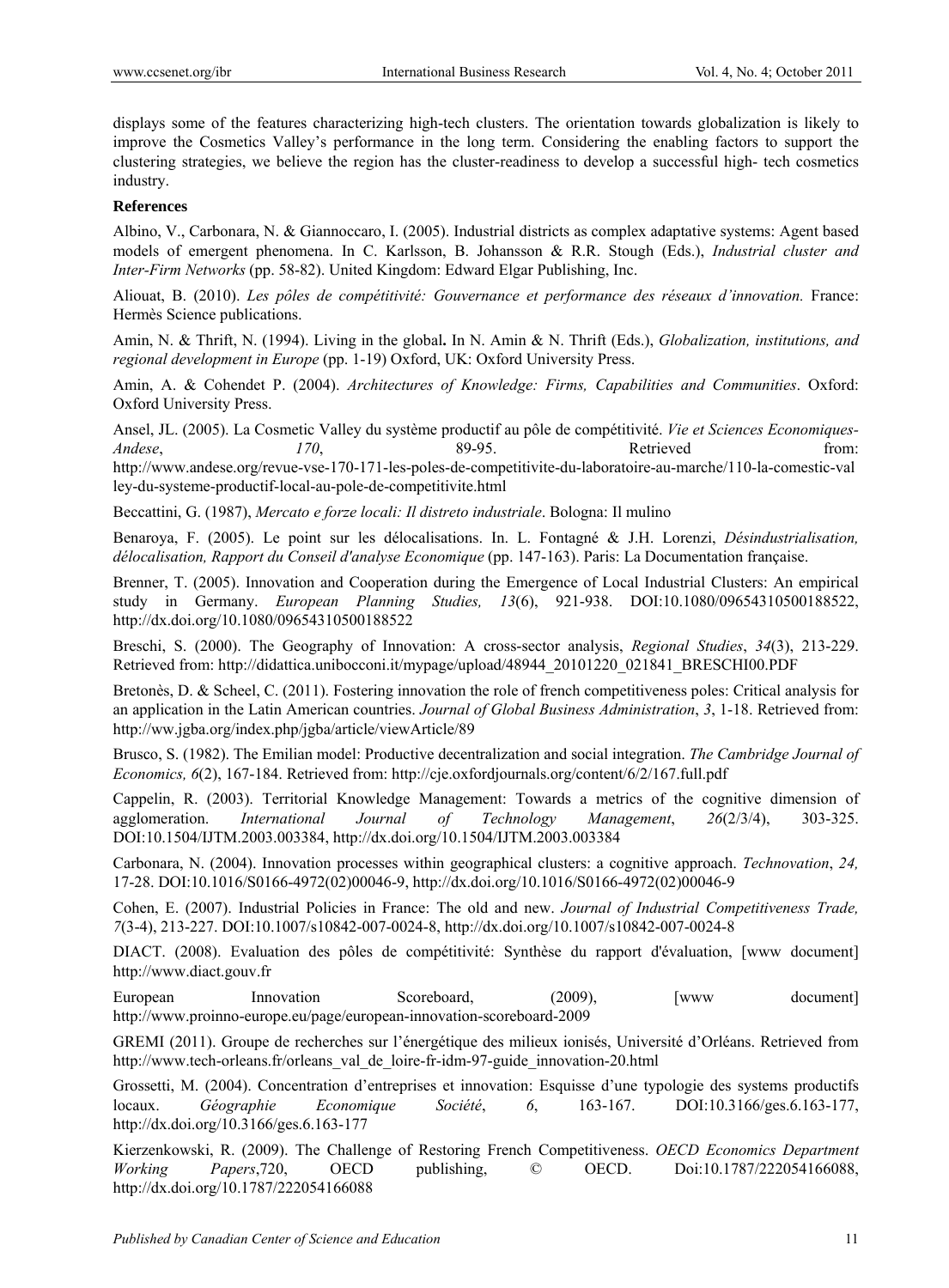La documentation Française. (2008). la politique des pôles de compétitivité, 2005-2008, ISBN: 978-2-11007398-3, http://www.ladocumentationfrancaise.fr/catalogue/9782110073983/

Longhi, C. (2005). Local systems and networks in the globalization process. In Quadrio, A. & Fortis, M. (Ed.), *Research and technological innovation: The challenge for a new Europe* (pp. 81-108). Heidelberg: Physica Verlag.

Marshall, A. (1925). *Principles of Economics.* 8th edition. London: MacMillan.

Martin, R., & Sunley, P. (1998). Slow convergence? The new endogenous growth theory and regional development. *Economic Geography*, 74 (3), 201-227. DOI:10.1111/j.1944-8287.1998.tb00113.x, http://dx.doi.org/10.1111/j.1944-8287.1998.tb00113.x

Molina, A. H., & Kinder, T. (2001). National systems of innovations, industrial clusters and constituency building in Scotland's electronics industry. *International Journal of Entrepreneurship and Innovation Management, 1* (2), 241-275. DOI:10.1504/IJEIM.2001.000456, http://dx.doi.org/10.1504/IJEIM.2001.000456

Pecqueur, B. (2001). Gouvernance et régulation: un retour sur la nature du territoire. *Géographie, Economie, Société, 3(*2), 229-245, ISSN (printed): 1295-926X ; Digital ISSN: 1958-5802

Pecqueur, B (2007). Le tournant territorial de la globalisation. In Itçaina,X., Palard, J. & Segas, S. (Ed.), *Régimes territoriaux et développement économique* (pp. 261-277). Rennes: Presses Universitaires de Rennes. ISBN: 978-2-7535-0381-6 ; http://www.pur-editions.fr/couvertures/1222864004 doc.pdf

Pôles de compétitivité,  $\begin{array}{ccc} \text{[www]} & \text{I} & \text{I} \\ \text{I} & \text{I} & \text{I} \\ \text{I} & \text{I} & \text{I} \end{array}$ http://competitivite.gouv.fr/documents/commun/Les\_Poles\_en\_mouvement/Poles\_de\_competitivite-nationaux/table aux-bord-statistiques/Cosmetic\_Valley\_1948.pdf

Porter, M. (2000a). Locations, clusters and company strategies, In Clark, G., Feldman, M., & Gertler, M. (Ed.), *The Oxford Handbook of Economic Geography* (pp. 253-274). Oxford: Oxford University Press.

Porter, M. (2000b). Location, competition and economic development: local clusters in a global economy. *Economic Development Quarterly*, 14, 15-35. DOI:10.1177/089124240001400105, http://dx.doi.org/10.1177/089124240001400105

Potter, J., Miranda, G., Local Economic and Employment Development (Program), Organization for Economic Co-operation and Development. & Source OECD (Online service). (2009). *Clusters, innovation and entrepreneurship*. Paris: OECD. ISBN: 978926404442-5 (Print) ; 9789264044326 (PDF). DOI:10.1787/ 9789264044326, http://dx.doi.org/10.1787/9789264044326-en

Romelaer, P. (1999). Relations externes des entreprises et gestion des innovations. In. Foray D. & Mairesse, J. (Ed.), *Innovations et performances* (pp. 385-398). Paris: Ecole des Hautes études en sciences sociales.

Saxenian, A. (1993). *Regional advantage: culture and competition in Silicon Valley and Route 128*. Cambridge: Harvard University Press.

Scheel, C. & Pineda, L. (2011). Building industrial clusters in Latin America: Paddling upstream. *International Journal of Socio-technology and Knowledge*, 3, 34-54. DOI:10.4018/jskd.2011010102, http://dx.doi.org/10.4018/jskd.2011010102

Scheel, C. & Ross, C. (October, 2007). Strategies for building successful industrial clusters in Latin America. In the conference of XLII Annual CLADEA Meeting: The College of Business Administration at Florida International University.

Scheel, C. & Gomez, G. (October, 2007). Why the Latin American region has not succeeded in building world-class industrial clusters. Proccedings of KGCM 2007 11st World Multi-Conference on Systemics and Informatics, USA, 3, 278-283. ISBN: 978-1-934272-17-6, 278-283

SFRI. (2007). Quel avenir pour le système français de recherche et d'innovation? ANRT, [www document]. Retrieved from: http://www.anrt.asso.fr/imgAdmin/1212673669547.pdf

Simsek, Z., Lubatkin, M. & Floyd S.W. (2003). Inter-firm Networks and Entrepreneurial Behavior: A structural embeddedness perspective. *Journal of Management, 29* (3), 427-442. DOI:10.1016/S0149-2063\_03\_00018-7, http://dx.doi.org/10.1016/S0149-2063\_03\_00018-7

## **Notes**

Note 1. M. Porter uses these two terms as key factors for assembling a cluster.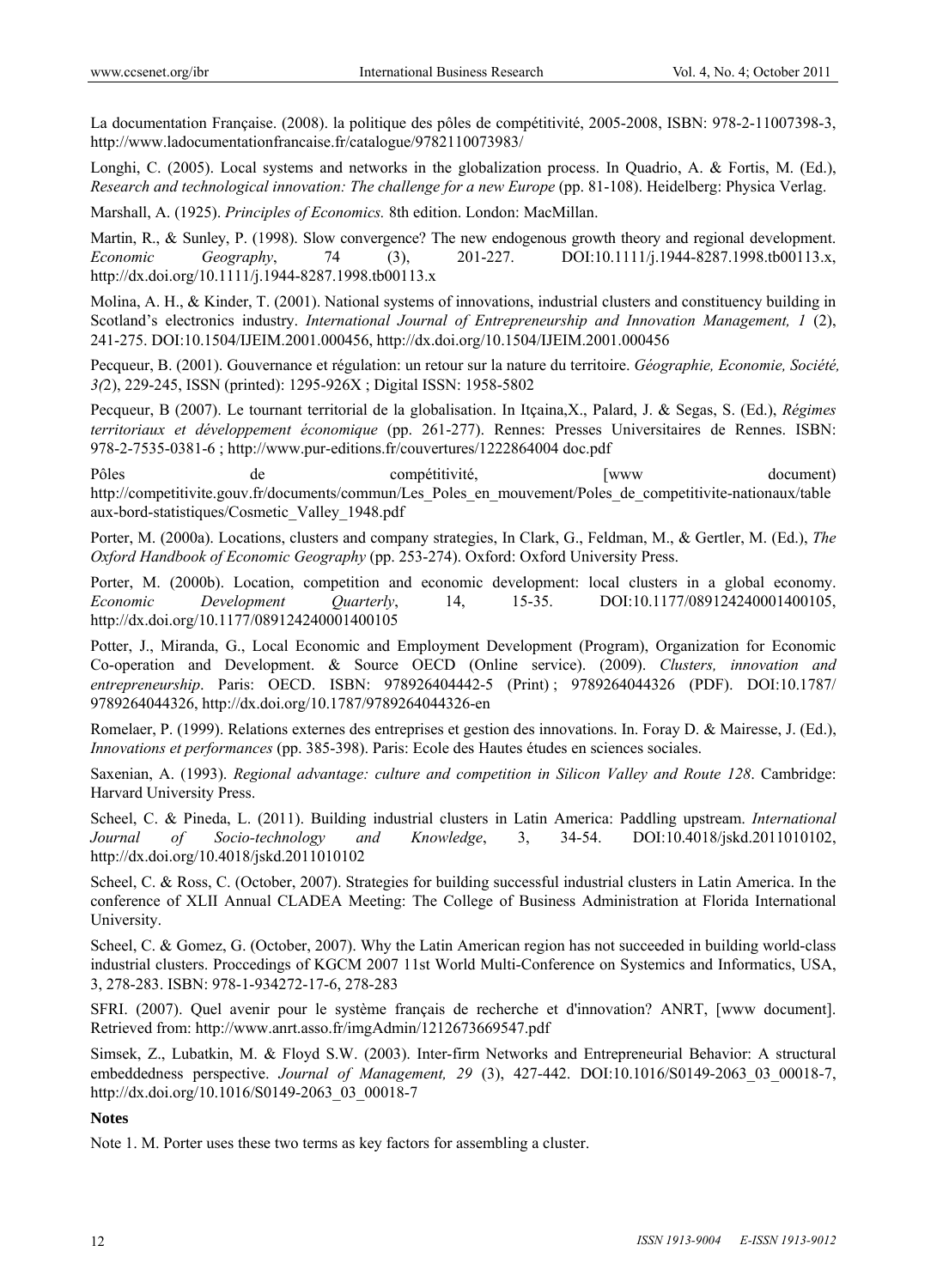Table 1. Clustering readiness conditions surveyed (Scheel, C. & Bretonès, D. 2011)

|   | Primary enabling conditions                                  |
|---|--------------------------------------------------------------|
| 1 | Market conditions (6 items)                                  |
| 2 | Regional attractiveness enablers (8 items)                   |
| 3 | Industrial competitive enablers (6 items)                    |
|   | Entrepreneurial productivity and business enablers (4 items) |
|   |                                                              |
| B | <b>Supporting conditions</b>                                 |
| 5 | Infrastructural drivers (9 items)                            |
| 6 | Economic and financial enablers (6 items)                    |
|   | Public policy and legal enablers (5 items)                   |



Figure 1. Growth of Cosmetics Valley affiliates Figure 2. The Cosmetics Valley in Europe





Figure 3. Cosmetics Valley in France **Figure 4. Market conditions**